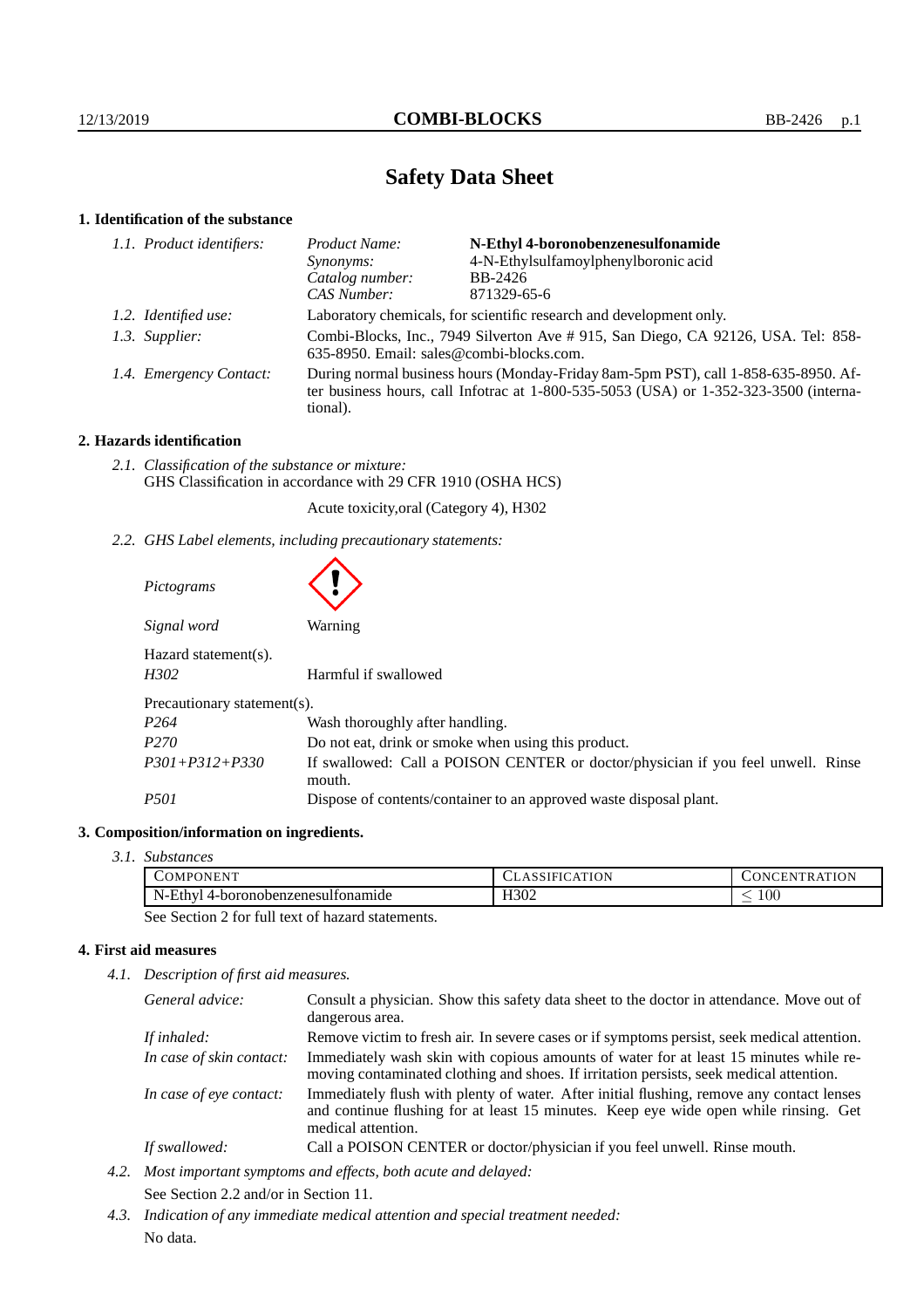#### **5. Fire fighting measures**

- *5.1. Extinguishing media:* Use dry sand, dry chemical or alcohol-resistant foam for extinction.
- *5.2. Special hazards arising from the substance or mixture:* Carbon monoxide, nitrogen oxides, sulfur oxides.
- *5.3. Advice for firefighters:* Wear self-contained breathing apparatus for firefighting if necessary.
- *5.4. Further information:* No data available.

#### **6. Accidental release measures**

- *6.1. Personal precautions, protective equipment and emergency procedures:* Ensure adequate ventilation. Use personal protective equipment.
- *6.2. Environmental precautions:* Should not be released into the environment. See Section 12 for additional ecological information.
- *6.3. Methods and materials for containment and cleaning up:* Sweep up or vacuum up spillage and collect in suitable container for disposal.
- *6.4. Reference to other sections:* Refer to protective measures listed in Sections 8 and 13.

#### **7. Handling and storage**

- *7.1. Precautions for safe handling:* Avoid contact with skin and eyes. Avoid inhalation of vapour or mist. Keep away from sources of ignition - No smoking. Take measures to prevent the build up of electrostatic charge. For precautions see section 2.2.
- *7.2. Conditions for safe storage, including any incompatibilities:* Keep container tightly closed in a dry and well-ventilated place. Containers which are opened must be carefully resealed and kept upright to prevent leakage.
- *7.3. Specific end use(s):* Laboratory chemicals, for scientific research and development only.

## **8. Exposure Controls / Personal protection**

*8.1. Control parameters:*

*Components with workplace control parameters:* Contains no substances with occupational exposure limit values. *8.2. Exposure controls:*

*Appropriate engineering controls:* Ensure that eyewash stations and safety showers are close to the workstation location. Ensure adequate ventilation, especially in confined areas.

*Personal protective equipment:*

| Eye/face protection:                                                                                                                                                                                                                                                           | Wear appropriate protective eyeglasses or chemical safety goggles as described by OSHA's<br>eye and face protection regulations in 29 CFR 1910.133 or European Standard EN166.                                                                                                                                         |  |
|--------------------------------------------------------------------------------------------------------------------------------------------------------------------------------------------------------------------------------------------------------------------------------|------------------------------------------------------------------------------------------------------------------------------------------------------------------------------------------------------------------------------------------------------------------------------------------------------------------------|--|
| Skin protection:                                                                                                                                                                                                                                                               | Handle with gloves. Gloves must be inspected prior to use. Use proper glove removal<br>technique (without touching glove's outer surface) to avoid skin contact with this product.<br>Dispose of contaminated gloves after use in accordance with applicable laws and good<br>laboratory practices. Wash and dry hands |  |
| Complete suit protecting against chemicals, Flame retardant antistatic protective clothing.<br><b>Body Protection:</b><br>The type of protective equipment must be selected according to the concentration and<br>amount of the dangerous substance at the specific workplace. |                                                                                                                                                                                                                                                                                                                        |  |
| Respiratory protection:                                                                                                                                                                                                                                                        | No protective equipment is needed under normal use conditions.                                                                                                                                                                                                                                                         |  |
|                                                                                                                                                                                                                                                                                | Control of environmental exposure: Prevent further leakage or spillage if safe to do so. Do not let product enter<br>drains.                                                                                                                                                                                           |  |

#### **9. Physical and chemical properties**

*9.1. Information on basic physical and chemical properties*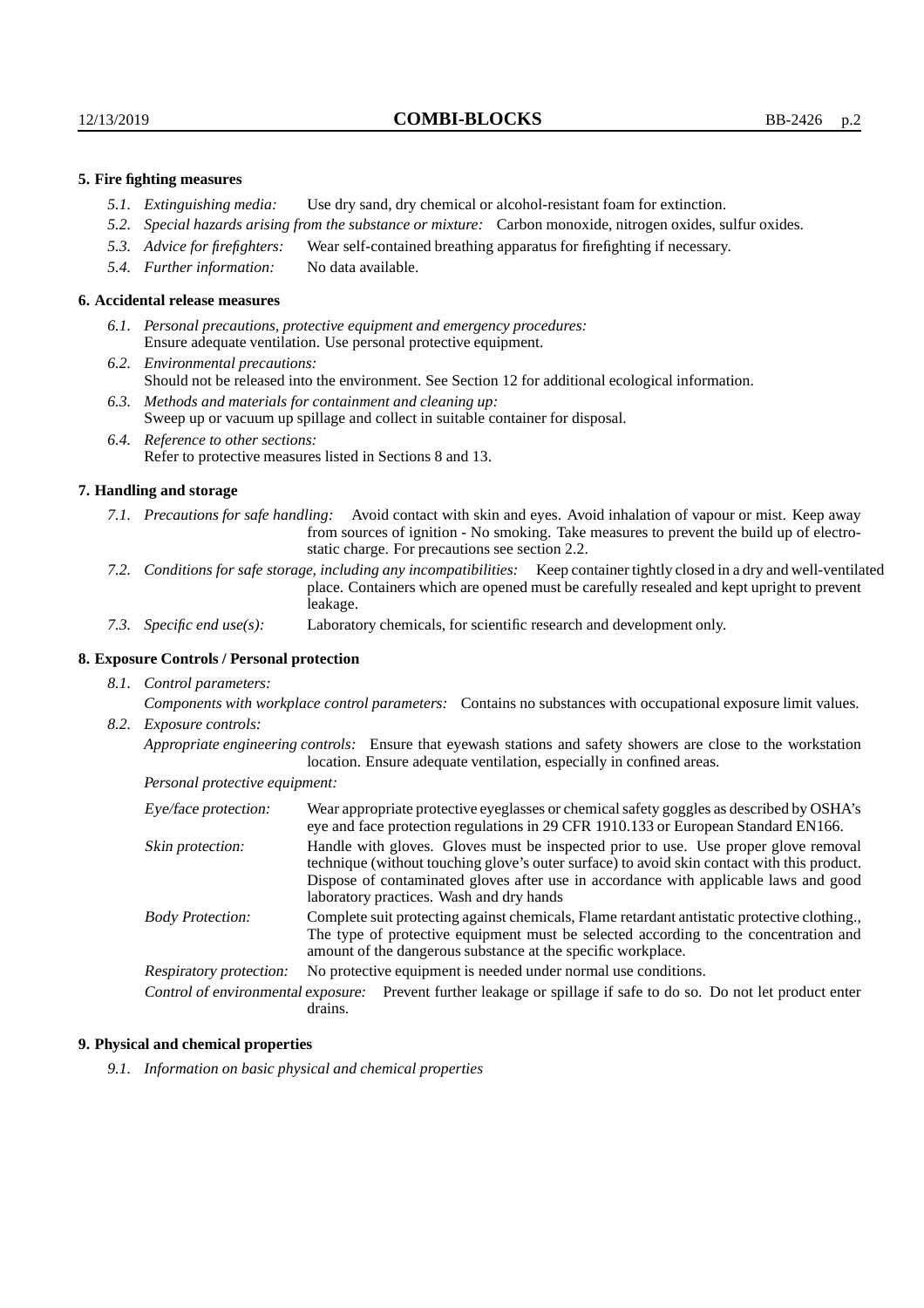| Appearance:                                   | Solid          |
|-----------------------------------------------|----------------|
| Odour:                                        | No data        |
| Odour Threshold:                              | No data        |
| pH:                                           | No data        |
| Melting point/freezing point:                 | $130 - 150$ °C |
| Initial boiling point and boiling range:      | No data        |
| Flash point:                                  | No data        |
| Evaporatoin rate:                             | No data        |
| Flammability (solid, gas):                    | No data        |
| Upper/lower flammability or explosive limits: | No data        |
| Vapour pressure:                              | No data        |
| Vapour density:                               | No data        |
| Relative density:                             | No data        |
| Water solubility:                             | No data        |
| Partition coefficient: n-octanol/water:       | No data        |
| Auto-ignition:                                | No data        |
| Decomposition temperature:                    | No data        |
| Viscosity:                                    | No data        |
| Explosive properties:                         | No data        |
| Oxidizing properties:                         | No data        |
|                                               |                |

*9.2. Other safety information:*

| Formula          | $C_8H_{12}BNO_4S$ |
|------------------|-------------------|
| Molecular weight | 229.1             |
| CAS Number       | 871329-65-6       |

#### **10. Stability and reactivity**

| 10.1. Reactivity | No data |
|------------------|---------|
|------------------|---------|

*10.2. Chemical stability* Stable under recommended storage conditions.

- *10.3. Possibility of hazardous reactions* No data
- *10.4. Conditions to avoid*
- *10.5. Incompatible material* No data.
- *10.6. Hazardous decomposition products:*

Hazardous decomposition products formed under fire conditions: Carbon monoxide, nitrogen oxides, sulfur oxides. Other decomposition products: No data In the event of fire: See Section 5.

#### **11. Toxicological information**

*11.1 Information on toxicological effects*

| Acute toxicity:                                                                  | Harmful if swallowed.                                                                                                                           |  |
|----------------------------------------------------------------------------------|-------------------------------------------------------------------------------------------------------------------------------------------------|--|
| Skin irritation/corrosion:                                                       | No data available.                                                                                                                              |  |
| Eye damage/irritation:                                                           | No data available.                                                                                                                              |  |
| Respiratory or skin sensitization:                                               | No data available.                                                                                                                              |  |
| Germ cell mutagenicity:                                                          | No data available.                                                                                                                              |  |
| Carcinogenicity:                                                                 | No data available.                                                                                                                              |  |
| Reproductive toxicity:                                                           | No data available.                                                                                                                              |  |
| Specific target organ system toxicity - single exposure: No data available.      |                                                                                                                                                 |  |
| Specific target organ system toxicity - repeated exposure:<br>No data available. |                                                                                                                                                 |  |
| Aspiration hazard:                                                               | No data available.                                                                                                                              |  |
| Additional information:                                                          | To the best of our knowledge, the chemical, physical and toxicological proper-<br>ties of this substance have not been thoroughly investigated. |  |

## **12. Ecological information**

| 12.1. Toxicity                      | No data available. |
|-------------------------------------|--------------------|
| 12.2. Persistence and degradability | No data available. |